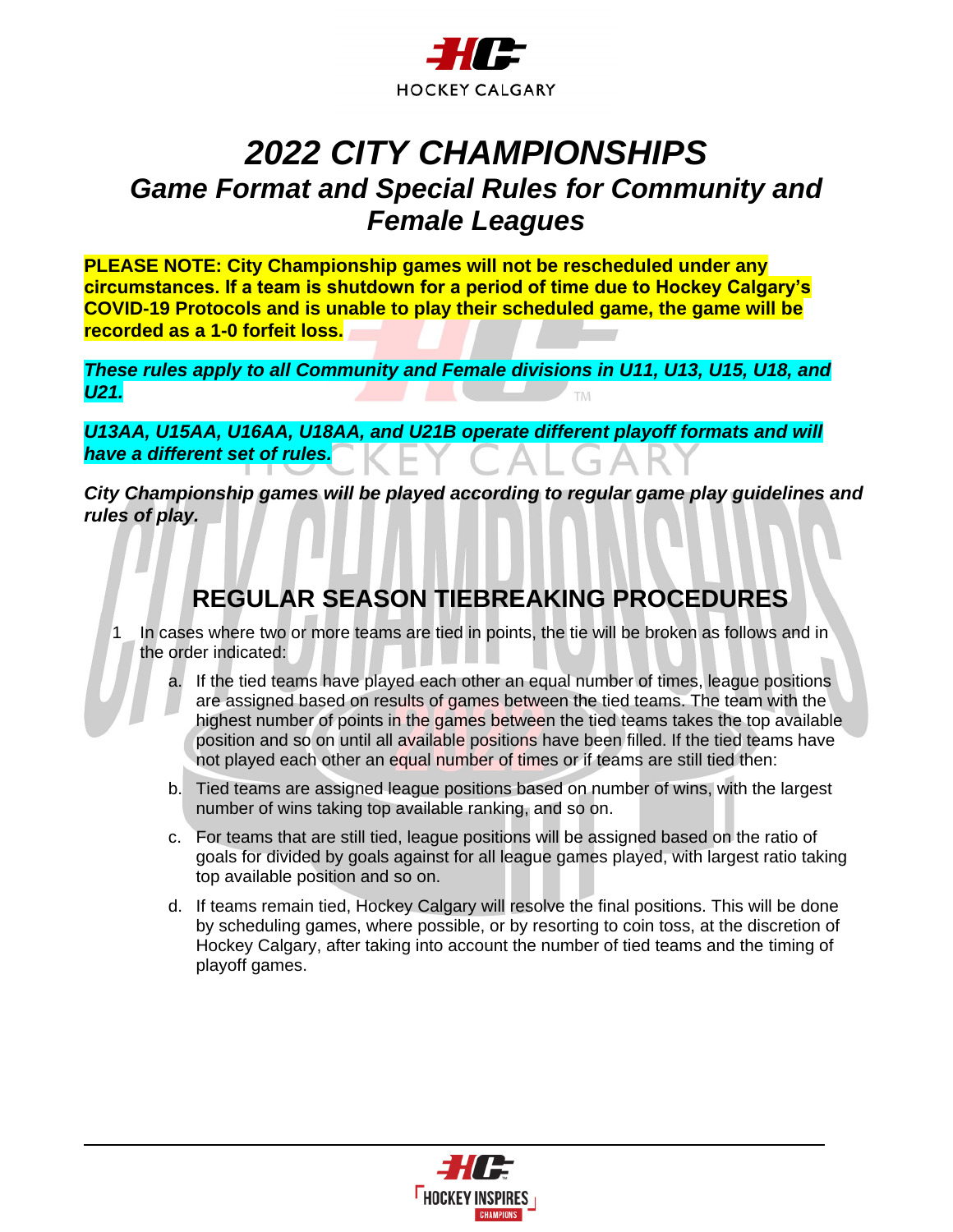

#### **GENERAL RULES**

- 1 The HOME team will be the top team in each bracket and will provide the game sheet.
- 2 The Home team will be responsible for supplying all 4 off-ice officials (Scorekeeper, timekeeper, 2 Penalty Box attendants). Off-ice officials should be in position at least five minutes before the scheduled start of the game. **As game officials, they are expected to remain neutral and conduct themselves in a respectful manner.**
- 3 Warm Up: Each game will have a 3-minute warm up. The clock will start at the scheduled start time, regardless of whether or not the teams are on the ice. If the teams are not on the ice, the time keeper should sound the horn to alert them.
- 4 **GAMES WILL NOT BEGIN BEFORE THE SCHEDULED TIME** with the following game format being observed:



- 5 In addition to the period lengths, Timekeeper shall set:
	- o 30 second break between each period.
	- o 30 second break after regulation prior to shoot out or overtime.
- 6 **Teams may not take the ice more than 5 minutes prior to the scheduled time.**
- 7 Time outs are NOT permitted.
- 8 **GAMES WILL END AT THE SCHEDULED TIME REGARDLESS OF WHEN THE GAME STARTS.** If delays occur for any reason, including a previous game going late, and the game cannot be completed within the scheduled time, the following procedure must be followed:
	- $\circ$  At the first stoppage of play when time reaches five (5) minutes left on the permit, the timekeeper will notify the referee. At this stoppage in play the clock will be reset to two (2) minutes and the remainder of the game completed with stop time.

#### **\*Due to scheduling constraints, some teams may not get their full game time – this is unfortunate but both teams will have an equal opportunity to affect the outcome of the game.**

- 9 If the score is tied at the end of regulation, teams will play three (3) minutes of sudden death overtime. If game remains tied at the end of overtime, the winner will be determined by shootout.
- 10 It is the scorekeeper's responsibility to place a check beside each shooter as they shoot during the shootout. No player may shoot twice until every shooter that is eligible has shot.

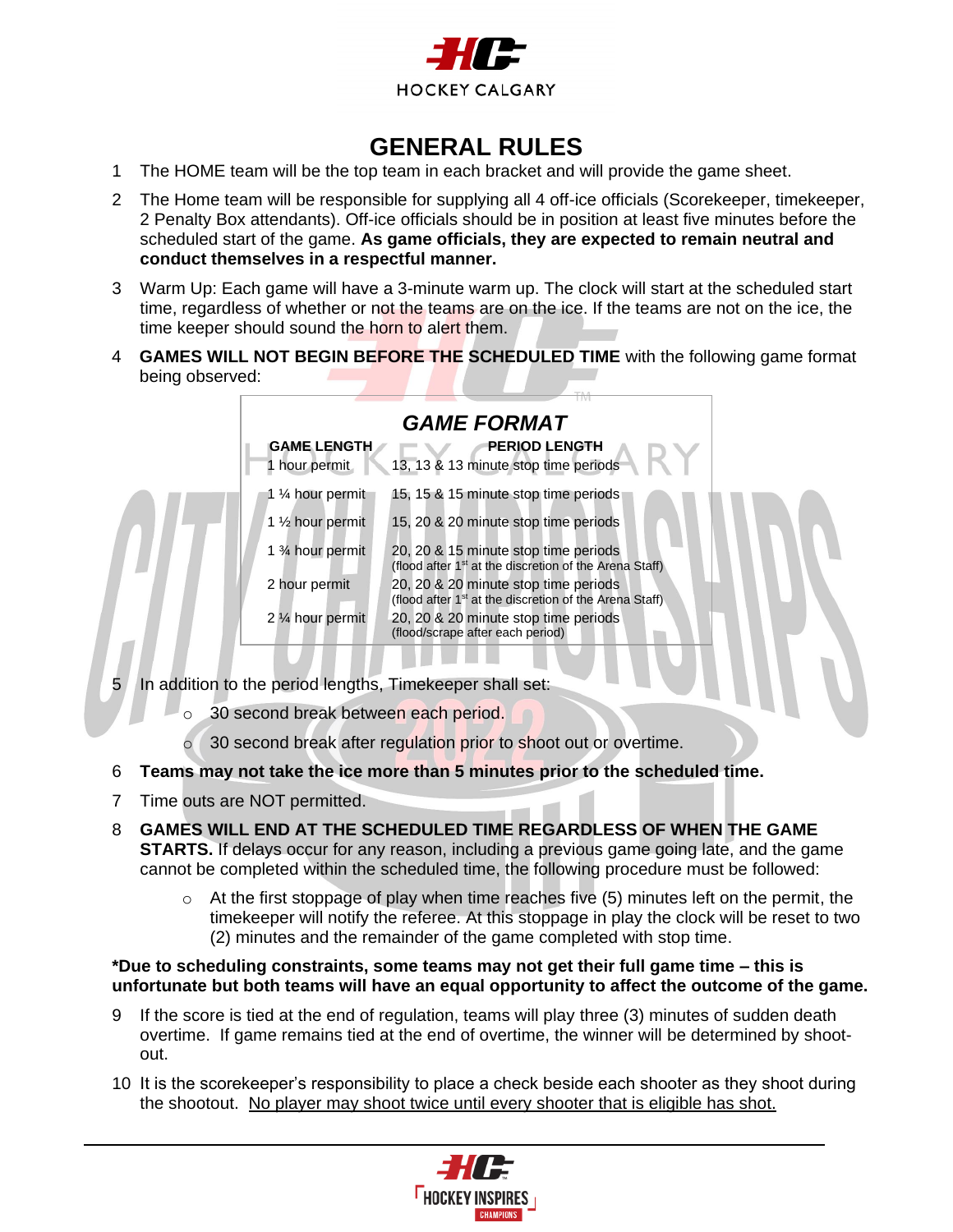

#### **SUDDEN DEATH OVERTIME**

- 1 If the score is tied at the end of Regulation, a three-minute, 3-on-3, sudden victory overtime period shall be played. (Three (3) skaters and one (1) goaltender, or four (4) skaters and no goaltender).
- 2 Teams will not change ends for the overtime period.
- 3 Overtime period will be stop time. Teams may change on the fly at any time.
- 4 Goaltenders may be removed at any time during overtime and replaced with another skater.
- 5 At no time will a team have less than three (3) players on the ice.
- 6 Goaltenders may be removed at any time during overtime and replaced with another skater.
- 7 If the three (3) minute period has expired and the game remains tied, a shoot-out will determine the winner following the same format as per above.

# **PENALTIES DURING OVERTIME**

- 1 Penalties incurred in regulation time and not completely served will carry forward into overtime, and will be completed in overtime unless the game is ended.
	- a. Should regulation time end and a team is on a 5-on-4 man advantage, that team shall start overtime 4-on-3. Once player strength reaches 4-on-4, at the next stoppage of play, player strength is adjusted to 3-on-3.
	- b. Should regulation time end and a team is on a 5-on-3 man advantage, that team shall start overtime 5-on-3. Once player strength reaches 5-on-4 or 5-on-5, at the next stoppage of play, player strength is adjusted to 4-on-3 or 3-on-3 as appropriate.
	- Should regulation time end and a team is on a 4-on-3 advantage, that team shall start overtime4-on-3. Once player strength reached 4-on-4, 5-on-4, or 5-on-5, at the next stoppage player strength is adjusted to 3-on-3 or 4-on-3 as appropriate.
	- d. Should regulation time end and teams are 3-on-3, overtime will start 3-on-3. Once player strength reached 4-on-4, 5-on-4, or 5-on-5, at the next stoppage player strength is adjusted to 3-on-3 or 4-on-3 as appropriate.
	- e. Should regulation time end and teams are 4-on-4, overtime will start 3-on-3. Once player strength reached 4-on-4, at the next stoppage player strength is adjusted to 3-on-3.
- 2 A "time" penalty call in any of the overtime periods will result in a penalty shot(s) being awarded to the non-offending team for each time penalty called. A "time" penalty is defined as a two (2) minute minor, a four (4) minute double minor, five (5) minute major penalty and/or a five (5) minute match penalty where a player(s) would make his/her team short handed. If a 10-minute misconduct, game misconduct or gross misconduct penalty is called without an associated "time" penalty, the player will either sit in the penalty box (in the case of a 10-minute misconduct) or leave the ice and retire to the dressing room (in the case a Match penalty, Game Misconduct or Gross Misconduct).
- 3 If both teams receive a time penalty or penalties on the same stoppage of play then each team will take a penalty shot(s) with the home team shooting first. In the case of multiple penalties being assessed to both teams, a penalty shot will be awarded to the non-offending team for each time penalty called against the offending team. The teams will shoot one shot each until all time

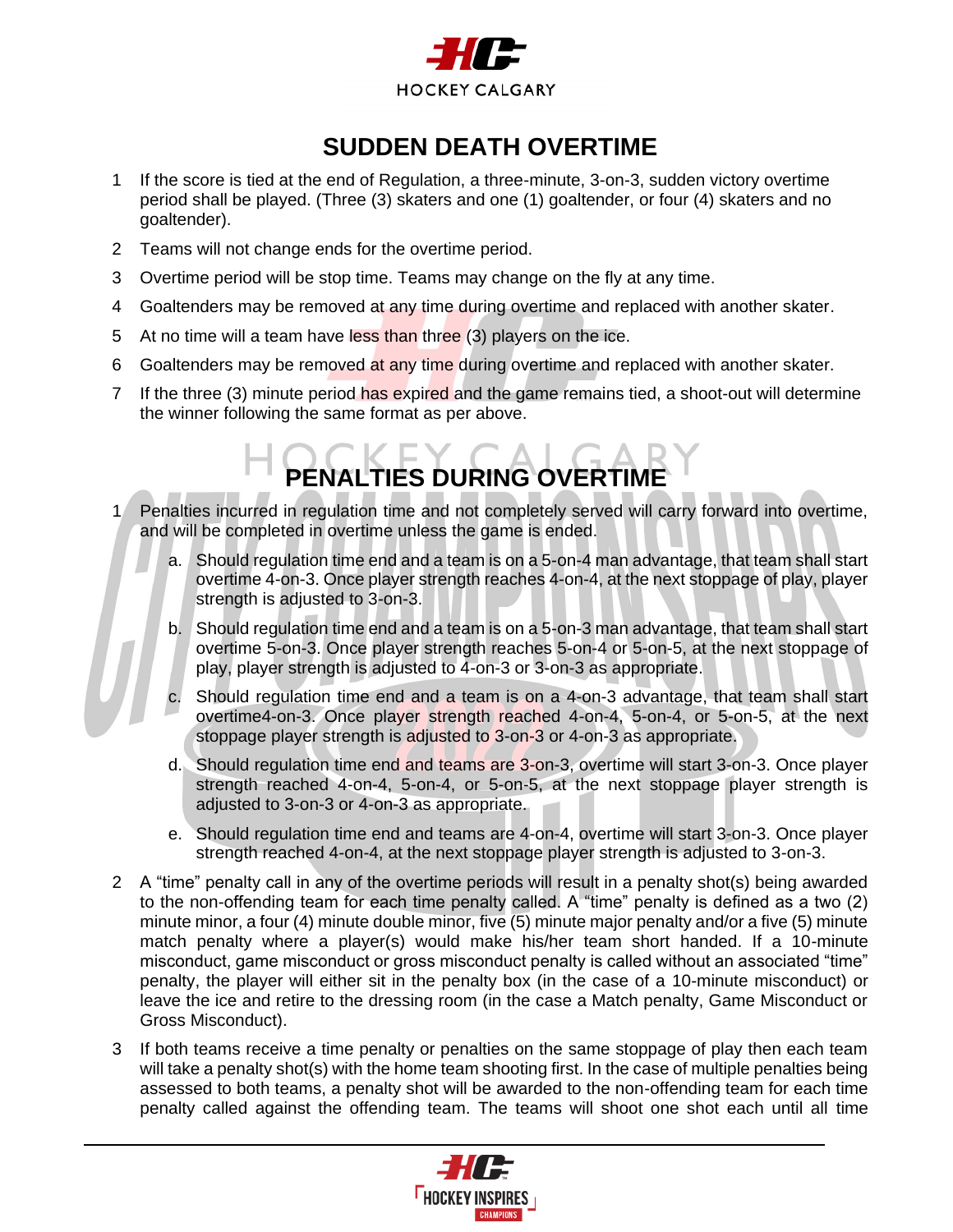

penalties have been accounted for. If the teams are still tied after all penalty shots have been taken, overtime will continue.

- 4 Players who have been assessed a "time" penalty in overtime will not serve the time duration of their penalty. If, however, the penalty they incur carries a game misconduct or game ejection they must leave the ice surface and retire to the dressing room for the remainder of the game.
- 5 The player who has been fouled will take the penalty shot unless he/she has been injured. If the fouled player is injured or if the referee cannot determine a specific fouled player, any eligible player on the non-offending team may take the penalty shot.
- 6 Any player who is ejected from a final game or is serving 10-minute misconduct penalty is not eligible to participate in the overtime period or shoot-out.

## **SHOOT OUT PROCEDURE**

During City Championships, if after the overtime period the game remains tied, the teams will proceed to a shootout. The rules governing the actual shot will be the same as [Hockey Canada's](https://cdn.hockeycanada.ca/hockey-canada/Hockey-Programs/Officiating/Downloads/rulebook_casebook_e.pdf)  [Official Rules 2020 –](https://cdn.hockeycanada.ca/hockey-canada/Hockey-Programs/Officiating/Downloads/rulebook_casebook_e.pdf) 2022 Rule 4.9 Penalty Shot.

The shootout procedure shall be as follows:

- The ice will not be re-surfaced prior to the shootout.
- 2 The Teams will not change ends for the shootout.
- 3 The Home Team has the option to shoot either first or second.
- 4 The teams shall alternate shots.
- 5 Three (3) players from each team shall participate in the shootout and they shall proceed in such order as the Coach selects. All players are eligible to participate in the shootout unless they are serving a 10-minute misconduct or have been assessed a game misconduct, gross misconduct or match penalty.
- 6 Once the shootout begins, the goalkeeper cannot be replaced unless they are injured. No warmup shall be permitted for a substitute goalkeeper.
- 7 Each team will be given three shots unless the outcome is determined earlier in the shootout. After each team has taken three shots, if the score remains tied, the shootout will proceed to a "sudden victory" format.
	- a. Sudden victory is achieved by each team sending one additional shooter, should one team score and the other not a winner will be declared. If both shooter's score or both shooter's miss then each team will send another shooter to participate until one team has scored and one has not.
	- b. No player may shoot twice until everyone who is eligible has shot.
- 8 Regardless of the number of goals scored during the shootout portion of overtime, the final score recorded for the game will give the winning team one more goal than its opponent, based on the score at the end of overtime.
- 9 If a team declines to participate in the shootout procedure the game will be declared as a shootout loss for that team.
	- a. If a team declines to take a shot it will be declared as "no goal".